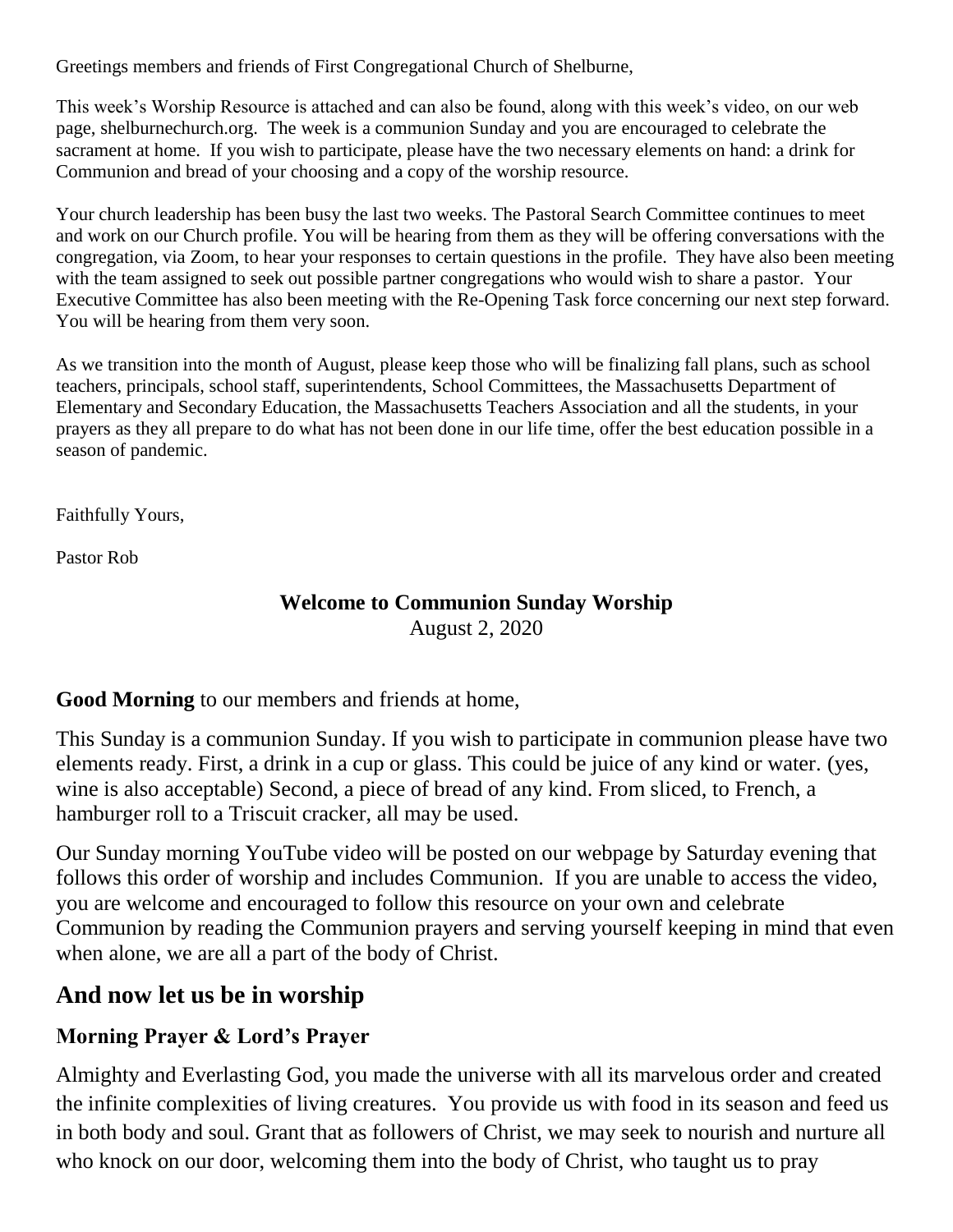saying… *Our Father, who art in heaven, hallowed be thy name. Thy kingdom come, thy will be done, on earth as it is in heaven. Give us this day our daily bread and forgive us our debts as we forgive our debtors. And lead us not into temptation but deliver us from evil. For thine is the kingdom and the power and the glory forever.* Amen.

## **Prayers of the People**

Our prayers this morning focus on the communion table, God's invitation, and our response. There will be a time of meditation to include your own prayers. Let us Come to God…

Loving God, who sets a table in our sight, who invites us, each and every one, the young and the old, the exuberant and the despairing, children, women and men, the lost and lone, the gifted and the struggling, each and every one, to this table of grace, grant us table manners full of your love and directed by your hospitality, that we may welcome, befriend, and care for all who we meet along life's path, and especially those with whom we break your bread, and share your cup. So to, do we enjoy the bounties of the table of your creation, from the food we eat to the air we breathe, from the sights of splendor, of beach and mountain, forest and glen, backyard roses and highway wildflowers, that we drink in with our eyes, to the overflowing streams of love, compassion and tender moments that fill our hearts and quench our thirsty souls. As much as we offer our gratitude of all we enjoy, all the blessings that come to us from your table and from your almighty hand, we step back, we swallow hard, we sense our own awkwardness, as we note that while we are blessed in these ways, so many of your children are not. So many go without and struggle through each and every day, so many are hungry, thirsty, so many are parched of soul and exhausted of spirit. They too are invited to your table, and from our faithfulness, grant us your grace to assist in their arrival to your banquet hall and in their seating. Gracious God, in humility, move us to be enthusiastic in our generosity. Bring us out of the wilderness of hardness of heart, into the land of joyous ministry in Christ's name. May we be your hands, your feet, may we carry your invitation, may we lead those whom you call, to your table, your table of blessing, of food and drink, of healing and forgiveness, of wholeness in you and in your Christ. May we now find your peace, may we now discover your voice, may we now bring all that we are into your holy presence in this moment of meditation……..

Loving God, who sets a table in our sight, and offers a gracious invitation, may we come to your table even as we lift our prayers before you. Amen.

## **Gospel reading:** Matthew 14:13-21. Feeding the 5,000.

Today's Gospel lesson takes place during Jesus' year of ministry in Galilee. Jesus has been traveling with his disciples, preaching, teaching, and healing. At this time, he also learns about the execution of John the Baptist. Following this tragic piece of news, Jesus seeks a quiet place, away from the crowds. This attempt at finding some personal, private time was not to be as people from the neighboring villages discover where he had gone and follow.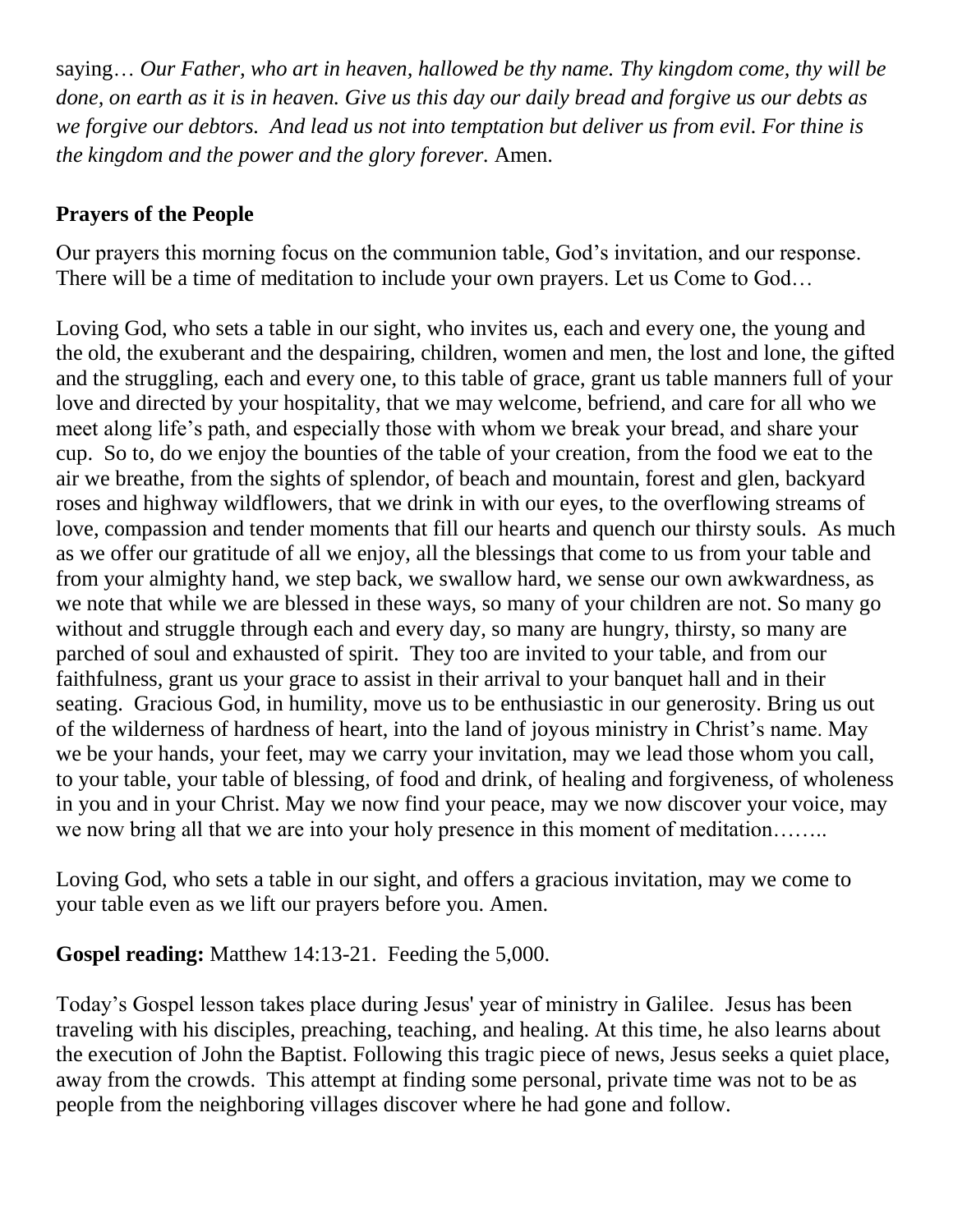*Now when Jesus heard this, he withdrew from there in a boat to a deserted place by himself. But when the crowds heard it, they followed him on foot from the towns. When he went ashore, he saw a great crowd; and he had compassion for them and cured their sick. When it was evening, the disciples came to him and said, "This is a deserted place, and the hour is now late; send the crowds away so that they may go into the villages and buy food for themselves." Jesus said to them, "They need not go away; you give them something to eat." They replied, "We have nothing here but five loaves and two fish." And he said, "Bring them here to me." Then he ordered the crowds to sit down on the grass. Taking the five loaves and the two fish, he looked up to heaven, and blessed and broke the loaves, and gave them to the disciples, and the disciples gave them to the crowds. And all ate and were filled; and they took up what was left over of the broken pieces, twelve baskets full. And those who ate were about five thousand men, besides women and children.*

> After the reading, you may reflect on this passage and share your thoughts. There is a set of notes concerning this text for your reflection.

## **The Sacrament of Communion**

### The Invitation

Just as a seed must be planted in order to bring forth the stalks of wheat and the vines for grapes, so was Christ born in Bethlehem to bring light into our world.

Just as a grain of wheat must die in the earth and the grapes of the vine plucked in order to bring forth a rich harvest, so has Christ died on the cross to bring a rich harvest of love.

Just as the harvest of wheat must be ground into flour to make bread, and the grapes pressed to make wine, so the suffering of Christ brings us the bread of life and the cup of salvation.

Just as bread and drink gives our bodies strength for our daily work, so the risen body of Christ gives us strength to follow the way of our faith. Let us come to the table.

### The Prayer of Consecration

Show us, O God, the brightness of your spirit as we gather about the table of Christ. Show us, O God, the radiance of your grace in the breaking of this bread. Show us, O God, the brilliance of your presence in the pouring of this cup. Reveal to us the depth of your love, reveal to us the ever-flowing streams of your forgiveness, reveal to us the wideness of your mercy. As we come to this table of grace, forgiveness and mercy, may we catch a glimpse of your glory, your mystery and your peace. Amen.

## Blessing of the Bread

On the night that Jesus was to be betrayed, he sat at table with all of his disciples. During the course of the meal, he took bread off the table. When he had given thanks, he broke it and gave it to them, saying, "This is my body, which is given for you. Do this in remembrance of me." (You break your bread and eat)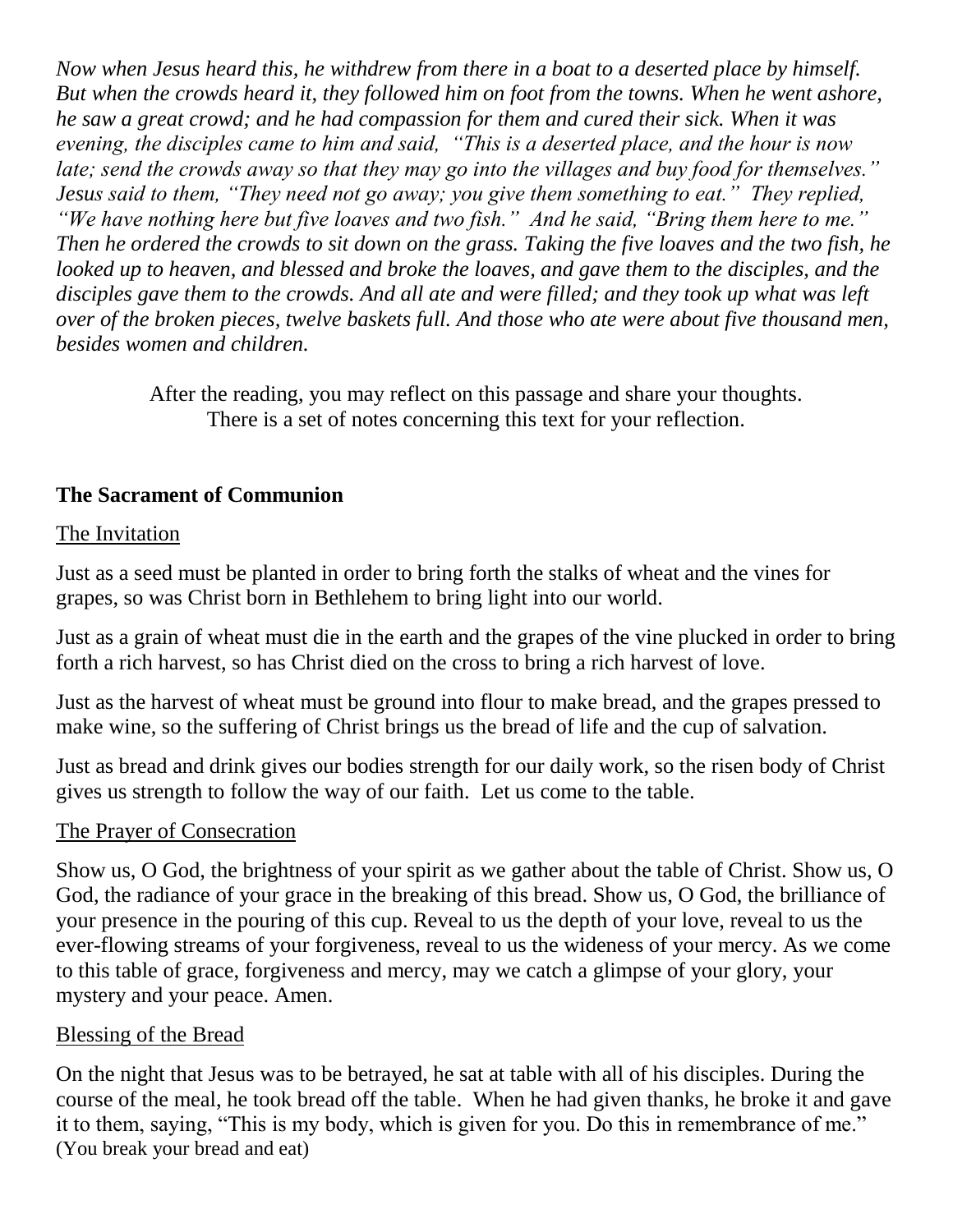### Blessing of the Cup

Again, on that same night, Jesus took a cup after supper, saying, "This cup that is poured out for you is the new covenant in my blood. For I tell you that from now on I will not drink of the fruit of the vine until the kingdom of God comes. (You may drink from your cup)

#### Prayer of Thanksgiving

Lord of all, we give you thanks and praise, that when we were still far off, you met us in Jesus of Nazareth and brought us home. He declared your love, gave us grace and opened the gates of your kingdom. May we who break bread in his name, live the life he calls us to. May we who share of his cup, bring life to others. Keep us firm in the hope you have set before us so that we, and all your children, shall live in love and be free. Through Christ our Lord. Amen.

### **Benediction**

*Jesus said, "I am the bread of life." Jesus said, "whoever comes to me will never be hungry, and whoever believes in me will never be thirsty." Thanks be to you O God. Amen.*

Notes on the Text

840 million people go hungry in our world. In the last 66 years, since 1954, over 400 million people worldwide have died from hunger and poor sanitation. That is three times the number of people in all wars fought in the 20th century. We have the potential of growing sufficient food on a sustainable basis, for everyone on the planet. One billion people, of the world's estimated 6.3 billion, that is nearly 16 % of the world's population, lack access to safe drinking water, Contaminated water kills 2.2 million people every year. These figures are so huge and so beyond our experience, as to be almost beyond our understanding. It's one thing to hear the numbers. It's another to start grasping what they mean. On a global level, they mean children, women and men, die every day simply for lack of enough food and clean water. On a national level, it means that 11.8% of our population of 328 million, 38 million people, live at or below the poverty level set at \$26,000 for a family of 4. On a state level, it means 9.8% of our population lives at the poverty level, and 10% of the population of Franklin county do so as well. And on a personal level? I would hope it would bring two things to heart and soul. First, a profound understanding of how blessed we are. Chances are we do not know any of the 30,000 + children who die every day for want of what we take for granted, and have only to step into the Big Y, or Stop and Shop to find. And second, in light of the realities of hunger in our world, in the midst of this pandemic, there is a profound sadness in my soul. I should hope all Christians would feel the same. No matter who you are or where you are on life's journey,